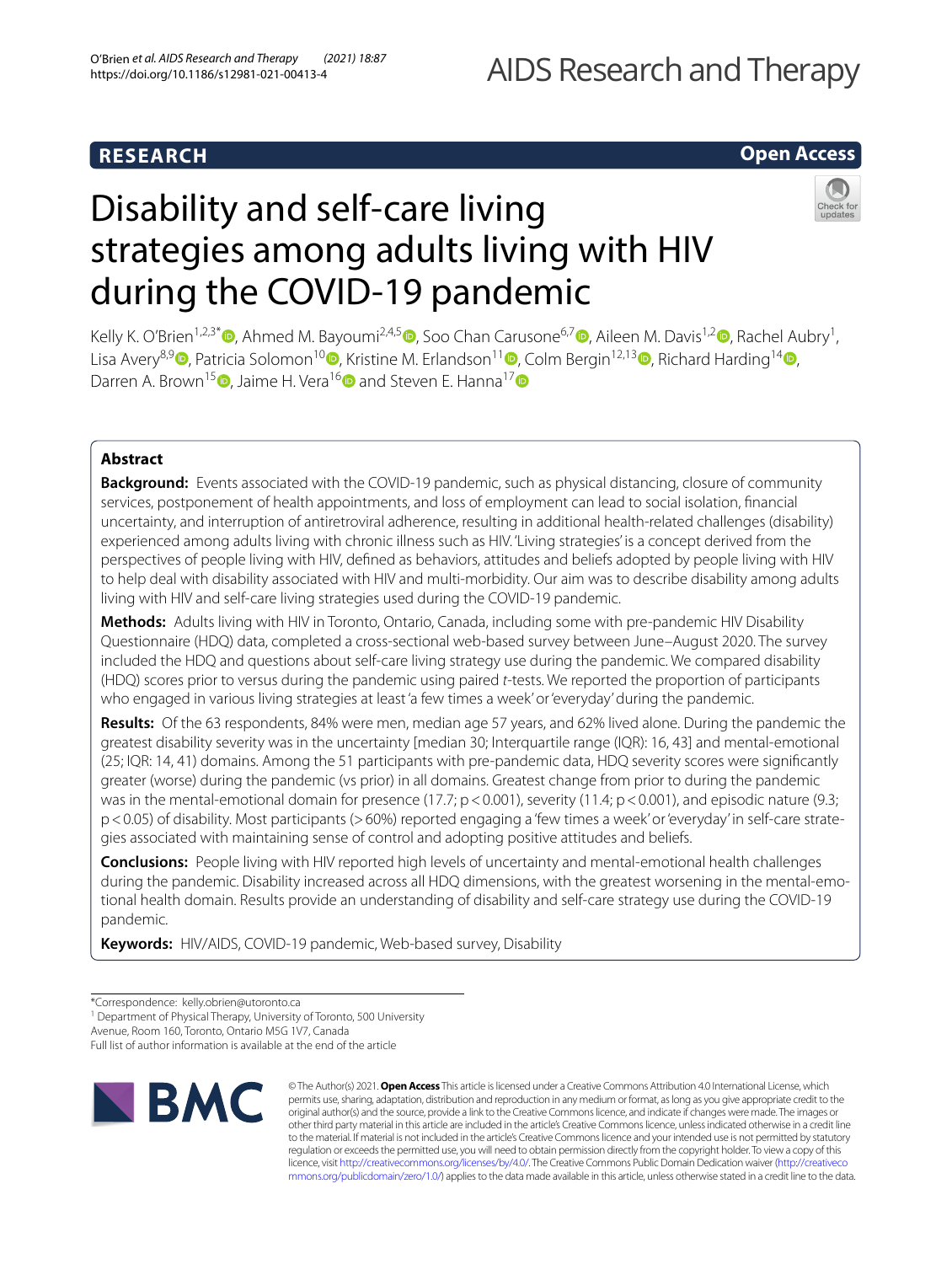#### **Introduction**

Adults living with HIV can experience complex physical, mental and social health-related consequences of multimorbidity, known as disability  $[1-7]$  $[1-7]$  $[1-7]$ . Events associated with the COVID-19 pandemic, such as physical distancing, closure of community services, postponement of health appointments, and loss of employment can lead to social isolation, fnancial uncertainty, and interruption of antiretroviral adherence, further adding to disability for adults living with chronic illness such as HIV  $[8-10]$  $[8-10]$ . Disability, in combination with health inequities, stigma, interrupted access to services, substance use, and food or home insecurity during the pandemic, can pose barriers to adults with HIV remaining engaged in care  $[11-14]$  $[11-14]$  $[11-14]$ . During a pandemic, these stressors may exacerbate disability, placing individuals with HIV at risk of poorer adherence to antiretroviral therapy [\[15\]](#page-11-3) and poor physical and mental health, associated with poorer retention in care [\[10](#page-11-0), [16\]](#page-11-4). However, the extent to which the pandemic may afect the severity and presence of disability among adults with HIV is unknown.

Due to measures implemented to slow the transmission of COVID-19, adults living with HIV need to employ independent self-care living strategies in order to deal with uncertainty and the physical, social and mental health challenges of the pandemic [[9,](#page-10-3) [13](#page-11-5)]. Living strategies is a term that may be considered analogous to coping in the context of HIV. The concept of 'living strategies' was derived from the perspective of people living with HIV as a component of the Episodic Disability Framework, defned as behaviors, attitudes and beliefs adopted by people living with HIV to help deal with disability associated with HIV and multi-morbidity [\[7](#page-10-1)]. Examples of living strategies include: seeking social interaction with others, maintaining a sense of control over life, blocking the event (i.e., the COVID-19 pandemic) out of the mind, and maintaining positive attitudes and beliefs [\[7](#page-10-1)]. While most strategies have positive infuences on health, some strategies may have negative health consequences, such as isolation (associated with physical distancing measures), or engaging in substance use. Understanding how these living strategies are used among adults living with HIV during this time can help to identify ways in which individuals and health care providers can promote timely and appropriate self-management approaches for enhancing health and well-being during a pandemic or other major events [[17,](#page-11-6) [18](#page-11-7)].

Our aim was to describe disability experienced by adults with HIV and self-care living strategies used during the COVID-19 pandemic. Our primary objective was to describe the dimensions of disability experienced among adults with HIV during the pandemic and identify change in disability compared with prior to the pandemic. Our secondary objectives were to describe self-care living strategies used; and examine associations between disability and the frequency of living strategies use; and to identify changes in mental health and mastery compared with prior to the pandemic.

### **Methods**

#### **Study design**

We conducted a cross-sectional web-based survey using EQUATOR guidelines for web-based surveys [\[19](#page-11-8), [20](#page-11-9)]. This research was approved by the HIV/AIDS Research Ethics Board at the University of Toronto (Protocol #32910).

#### **Setting**

In response to the World Health Organization's declared outbreak of the novel coronavirus disease (COVID-19) the province of Ontario, Canada declared a state of emergency on March 17, 2020. To slow the transmission of SARS-CoV-2, the City of Toronto closed all shared, public or private recreational amenities and non-essential businesses, including community service organizations and health and ftness centres, and issued a stay-at-home order.

#### **Participants**

Individuals were eligible if they self-identifed as an adult  $\geq$  18 years living with HIV living in Toronto, Canada.

#### **Recruitment**

We emailed adults living with HIV who participated in a community-based exercise (CBE) intervention study [[21](#page-11-10)] and agreed to be contacted about future research. Using a modifed Dillman Tailored Design Method, we emailed potential participants an initial invitation and link to electronically administer, self-reported questionnaires using Qualtrics  $[22, 23]$  $[22, 23]$  $[22, 23]$ . The email outlined the study purpose, eligibility, and involvement. Interested individuals opened a personalised Qualtrics link, consented to participate by clicking yes to 'I agree to participate in this research study', and were the guided to the survey. We followed up with reminder emails at one, two and four weeks after the initial invitation. Participants received a \$30 (Canadian dollar) electronic gift card for completing the survey. To increase our sample size, we asked participants to share details of the study with others living with HIV, who were asked to contact the research coordinator to review eligibility prior to enrolling in the study and receiving a personalized link to the survey.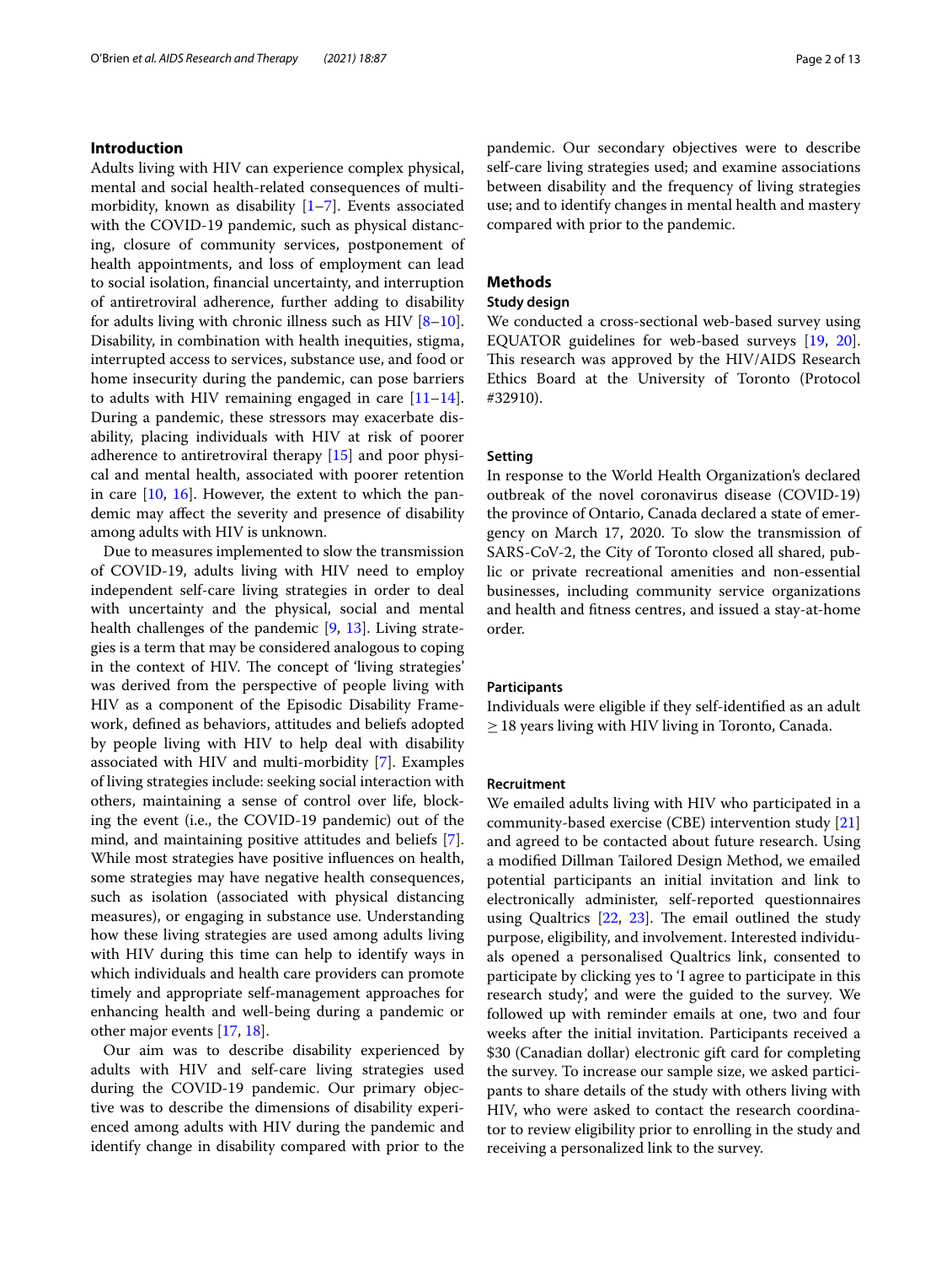#### **Data collection**

The survey included questionnaires capturing disability, self-care living strategies use, contextual factors (mental health, mastery), and COVID-19, health and demographic characteristics of participants. For participants recruited from the exercise study, we used HDQ data collected during that study (prior to the pandemic) to assess change in disability.

#### **Disability**

We administered the HIV Disability Questionnaire (HDQ), to capture the presence, severity and episodic nature of disability experienced by adults aging with HIV across six domains including challenges with physical, mental-emotional, and cognitive health, dayto-day activities, social inclusion and uncertainty or worrying about the future  $[24, 25]$  $[24, 25]$  $[24, 25]$ . The HDQ has demonstrated validity, reliability and sensibility for use with adults living with HIV  $[26-30]$  $[26-30]$  $[26-30]$ . The HDQ captures uncertainty and the episodic nature of disability, making it an ideal tool in which to measure disability during the COVID-19 pandemic*.*

#### **Self‑care living strategies**

We administered a Living Strategies Questionnaire, adapted from categories in the Episodic Disability Framework and previously administered with adults with HIV in Canada  $[31]$  $[31]$ . The 51-item questionnaire captured the frequency of living strategy use including: maintaining a sense of control in the context of uncertainty (lifestyle physical activity, sleep health, nutrition, daily routine, reestablishing purpose, maintaining life balance, planning for and anticipating the future, and paying attention to health) (26 items); attitudes and beliefs (outlook on life, faith and spirituality) (eight items); blocking the COVID-19 pandemic out of the mind (seven items), and a section on seeking social interactions with others (10 items). For items 1–41, participants were asked how often they used each living strategy in the past month ranging from 1 "None of the time (e.g., not at all)" to 4 "All of the time (e.g., every day)". For the seeking social interaction items (Item 42–51), participants were asked how often they used each social strategy in the past month ranging from 1 "None of the time (e.g., not at all)" to 5 "All of the time (e.g., every day)" or not applicable. For each, we asked whether the frequency of strategy use changed since the onset of the COVID-19 pandemic: increased (more frequent), decreased (less frequent) or no change.

#### **Personal characteristics and COVID‑19 factors**

We administered a demographic and COVID-19 questionnaire to capture personal characteristics (age, sex, gender, living status, income, employment status), HIVrelated information (viral load, years since diagnosis, concurrent health conditions, self-reported health), and impact of the COVID-19 pandemic on access to health care services, supports, experiences and lifestyle changes.

#### **Secondary measures**

#### *Mental health*

The Patient Health Questionnaire (PHQ8) is an 8-item measure of depression severity [[32](#page-11-18)] and possesses construct validity and test–retest reliability in adults living with HIV [[33,](#page-11-19) [34\]](#page-11-20).

#### *Mastery*

The Pearlin Mastery Scale includes seven items that assess sense of personal control over life forces or outcomes [[35\]](#page-11-21). Each item in the scale is measured using a Likert scale with four response categories, and higher summary scores indicate greater levels of mastery.

#### **Analysis**

We downloaded responses from Qualtrics for analysis using R (analytic analyses)  $[36]$  $[36]$ . We calculated the view, participation and completion rates of survey responses [[19\]](#page-11-8). We calculated medians (IQR) and frequencies  $%$  to describe demographic characteristics of the sample. We conducted a cross sectional analysis with all participants who completed the web-based survey during the pandemic, and longitudinal analysis (prior to versus during the pandemic) among participants with pre-pandemic disability (HDQ), mental health (PHQ8) and mastery (mastery scale) data.

#### *Disability*

We calculated medians and interquartile ranges (IQR) for HDQ presence, severity and episodic domain scores from all survey respondents. For participants recruited from the exercise study, we used paired t-tests to determine if their disability changed prior to versus during the pandemic. We used each participant's median pre-pandemic HDQ score across all possible 12-time points in our previously 22 month exercise study [[21\]](#page-11-10) as the pre-pandemic score, and the current HDQ score from the web-based survey as the during pandemic score.

#### *Self‑care living strategies use*

We reported the frequency (%) of participants who engaged in each strategy 'a few times a week' or 'everyday' and change in strategy use (increase/decrease/no change). We conceptualized 37 of the items as having positive infuences on health, 8 having negative infuences on health, and 6 as having either a positive or a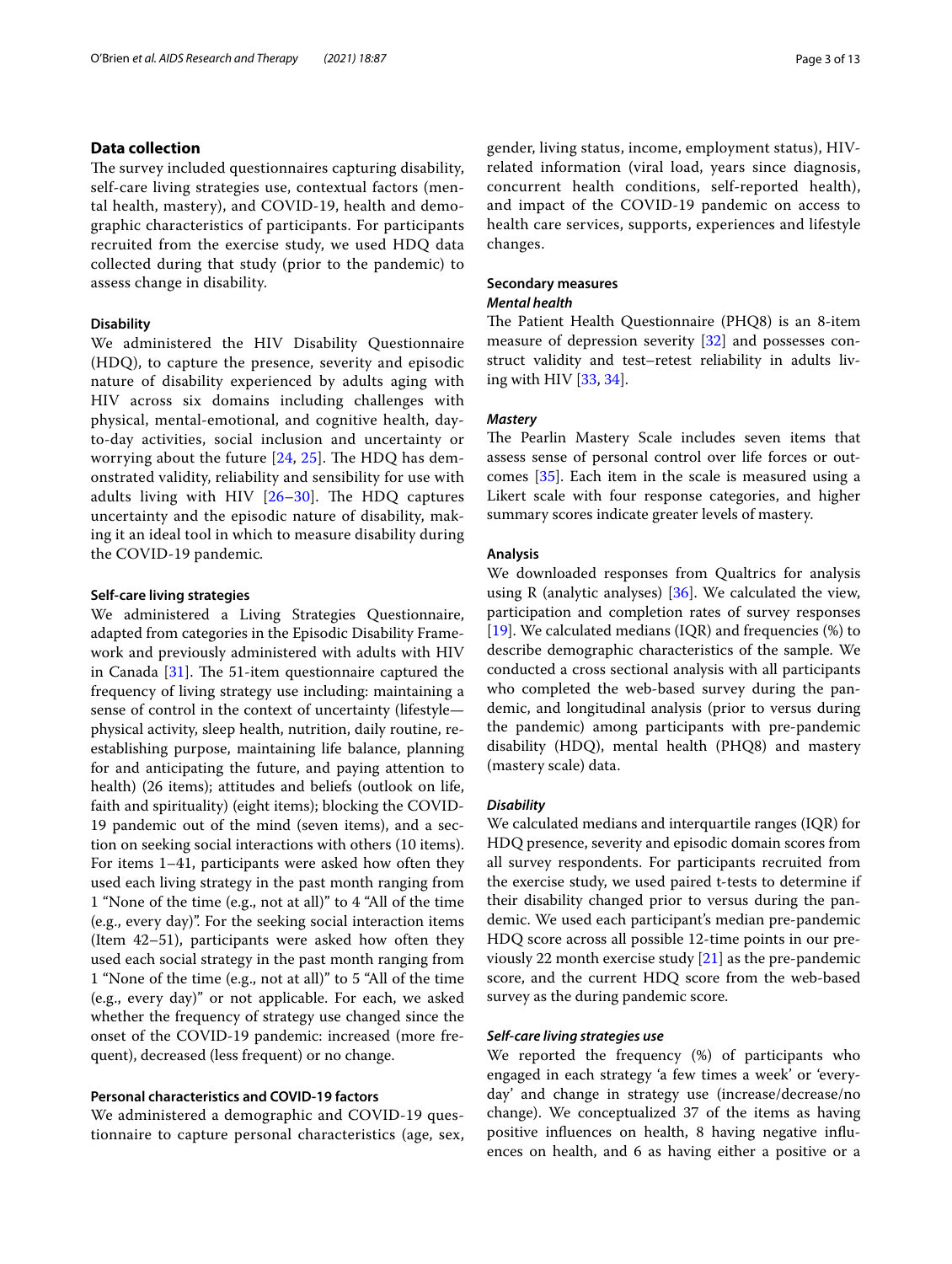negative infuence on health, dependent on the individual and context [\[31\]](#page-11-17).

#### *Secondary (exploratory) analyses*

We calculated median (IQR) scores for the PHQ8 (score range: 0–24) of which scores of  $\geq 5$ ,  $\geq 10$ , and  $\geq 20$  indicate mild, moderate, and severe depression, respectively [[32\]](#page-11-18). We calculated median (IQR) for mastery scores, ranging from 7 to 28 with higher scores indicating greater levels of mastery [\[35\]](#page-11-21). We calculated mean diferences in pre and during pandemic PHQ8 (mental health) and mastery scores and conducted paired t-tests testing the null hypothesis that the mean change in disability score was zero ( $p < 0.05$ ). We examined associations between HDQ domain severity scores during the pandemic (6 scores), and frequency of living strategies use (51 items) using Spearman correlational analysis for non-normally distributed data. We computed 306 rank correlations and used a Bonferroni adjusted alpha ( $\alpha_{adi} = 1.6 \times 10^{-4}$ ) to report the most signifcant correlations. We chose the severity scale of the HDQ as this scale possesses most measurement properties.

#### **Results**

We recruited participants and administered the webbased survey between June 9 and August 12, 2020. Of 114 exercise study participants emailed to participate in the study, 60 (53%) clicked on the survey link (view rate), 59/60 (98%) consented to participate and initiated the questionnaires (participation rate), and 51/59 (86%) consented and completed the questionnaires (completion rate) [\[19\]](#page-11-8); and 12 additionally participated after word of mouth recruitment. Hence there was a total of 63 participants, 51 of which had HDQ, PHQ8 and Mastery scale data collected prior to the pandemic.

#### **Characteristics of participants and COVID‑19 factors**

The majority of participants were men (84%), White (65%), single (54%), and living alone (62%) with a median age 57 years (IQR: 49, 65 years). No participants reported testing positive for COVID-19.

#### *Health care services/supports*

Of the 61 (97%) participants who were receiving care from an HIV doctor or clinic, 71% received care remotely (telephone or online) during the COVID-19 pandemic (Table [1](#page-4-0)).

#### *Experiences and lifestyle changes*

Sixteen (25%) participants reported working during the pandemic. Among those not working, most (29/47; 62%) were not working prior to the COVID-19 pandemic. Forty-fve (71%) participants indicated that the

COVID-19 pandemic impacted their day-to-day life either extremely (24%), very much (27%) or much (21%). During the pandemic, participants reported frustration of boredom (79%), increased anxiety (75%) and depression (54%), and changes to sleep patterns (59%). Thirtythree (52%) reported accessing emotional or social support from friends, family, partners, or counselors (Table [1\)](#page-4-0).

#### **Disability during the pandemic**

HDQ scores are presented in Table [2.](#page-5-0) Across all 63 participants, the highest median HDQ severity, presence and episodic (daily fuctuations of health challenges in the past week) scores were in the uncertainty, mentalemotional, and physical domains, respectively (Table [2\)](#page-5-0).

#### **Change in disability (prior to versus during the pandemic)**

Among the 51 participants with pre-pandemic HDQ scores, mean HDQ severity scores were signifcantly higher (greater disability) during compared to prior to the pandemic, for all domains. The largest increase in disability severity was in the mental-emotional domain (mean HDQ change score: 11.4; sd: 15.3) (Fig. [1](#page-5-1); Table [3](#page-6-0)).

Among HDQ presence scores, only physical (mean HDQ change score: 10.3; sd: 20.7) and mental-emotional (mean HDQ change score: 17.7; sd: 26.2) were signifcantly higher (greater presence of disability) during compared to prior to the pandemic (Fig. [2;](#page-6-1) Table [4\)](#page-7-0).

Among HDQ episodic scores, only mental-emotional (mean HDQ episodic change score: 9.3; sd: 30.6) and diffculties carrying out day-to-day activities (mean HDQ episodic change score: 5.2; sd: 16.2) were higher during compared to prior to the pandemic (Fig. [3](#page-7-1); Table [5](#page-8-0)).

#### *Secondary measures*

Mental health (PHQ8) scores increased from 6.2 (prepandemic) to 8.0 (during the pandemic), classifed as 'mild depression' at both time points (change score: 1.9 points;  $p=0.01$ ) (Additional File [1](#page-10-4)). Across all depression categories of the PHQ8, 20 of the 51 participants (39%) reported increased depression during the pandemic, 6 (12%) reported less depression, and 25 (49%) remained stable (Additional File [2](#page-10-5)). There was no change in mastery scores (Additional File [1\)](#page-10-4).

#### **Living strategies**

The majority of participants  $(>60%)$  reported engaging in positive living strategies a 'few times a week' or 'everyday' pertaining to maintaining a sense of control (represented in 14 diferent strategies in areas of maintaining a healthy lifestyle, maintaining health as focus and purpose in life, maintaining life balance, planning for and anticipating the future, and paying attention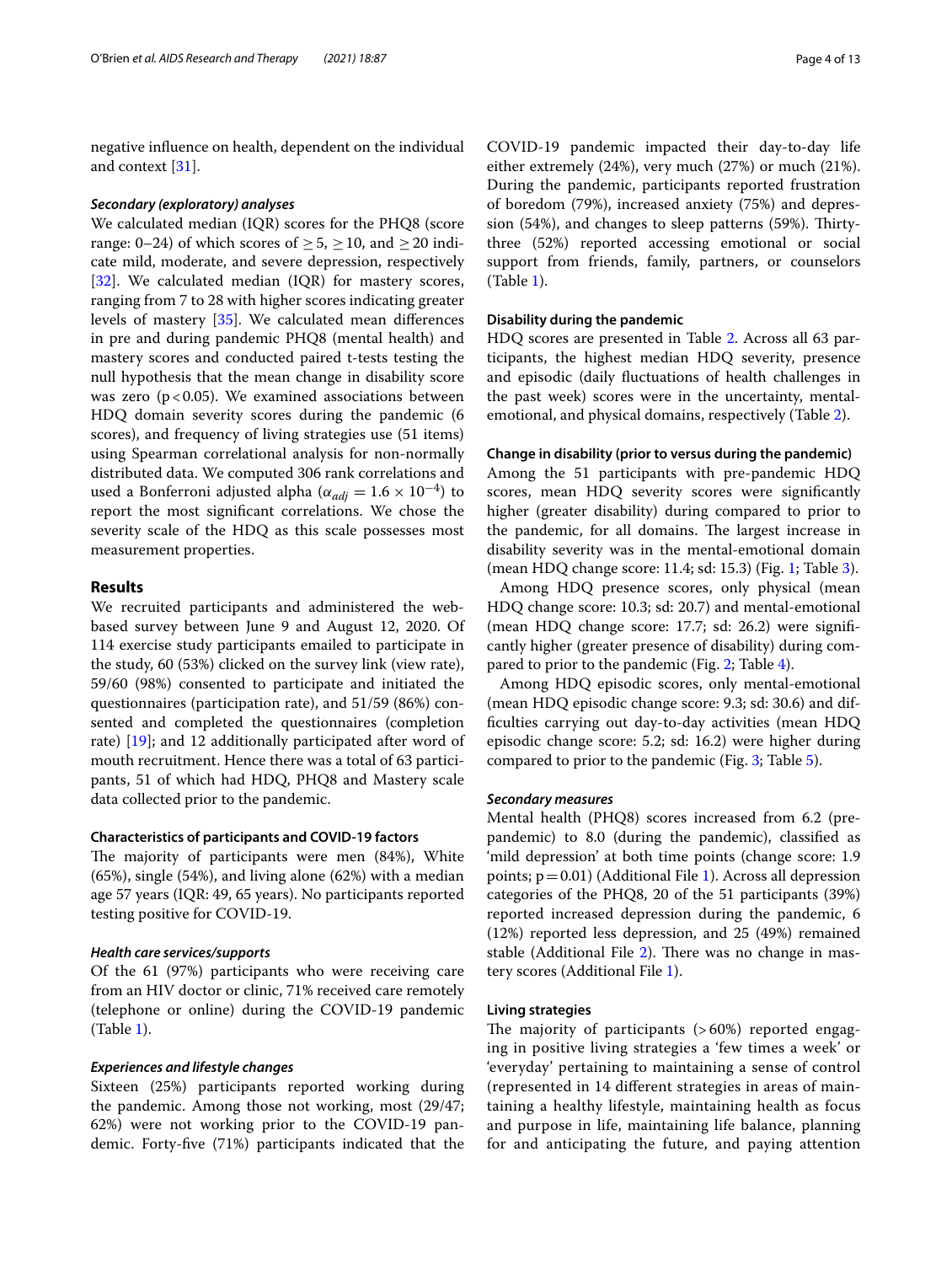<span id="page-4-0"></span>

|          | Table 1 Characteristics of participants, and COVID-19 pandemic health and support services, experiences and lifestyle changes |  |  |  |  |  |  |  |
|----------|-------------------------------------------------------------------------------------------------------------------------------|--|--|--|--|--|--|--|
| $(n=63)$ |                                                                                                                               |  |  |  |  |  |  |  |

| <b>Characteristics</b>                                                                       | Number (%)        |
|----------------------------------------------------------------------------------------------|-------------------|
| Median age (IQR)                                                                             | 57 years (49, 65) |
| Sex                                                                                          |                   |
| Male                                                                                         | 53 (84%)          |
| Female                                                                                       | 10 (16%)          |
| Gender                                                                                       |                   |
| Man                                                                                          | 53 (84%)          |
| Woman                                                                                        | 9(14%)            |
| Non-binary                                                                                   | 1(2%)             |
| Live alone                                                                                   | 39 (62%)          |
| Personal gross yearly income < \$30,000 CAD                                                  | 33 (52%)          |
| Employment status                                                                            |                   |
| Working for pay                                                                              | 18 (29%)          |
| Retired                                                                                      | 12 (19%)          |
| On disability                                                                                | 18 (29%)          |
| Most common concurrent conditions ( $\geq$ 30%)                                              |                   |
| Mental health (e.g., depression, anxiety)                                                    | 24 (38%)          |
| Chronic pain (e.g., arthritis)                                                               | 21 (33%)          |
| Trouble sleeping (e.g., insomnia)                                                            | 22 (35%)          |
| Undetectable viral load ( $<$ 50 copies/mL) <sup>a</sup>                                     | 61 (97%)          |
| Median number of years since HIV diagnosis (IQR)                                             | 22 (11, 32)       |
| Overall self-reported health-very good or good                                               | 42 (67%)          |
| Health status compared to previous year                                                      |                   |
| Better now than one year ago                                                                 | 19 (30%)          |
| About the same as one year ago                                                               | 25 (40%)          |
| Worse now than one year ago                                                                  | 19 (30%)          |
| COVID-19 pandemic-health care services/supports                                              |                   |
| HIV care                                                                                     |                   |
| Remote (telephone/online) <sup>b</sup> connect with HIV doctor or clinic during the pandemic | 45 (71%)          |
| Access to HIV medication impacted by pandemic                                                | 10 (16%)          |
|                                                                                              | 25 (40%)          |
| Difficulties accessing healthcare                                                            |                   |
| Decreased health care services use during COVID                                              | 23 (37%)          |
| COVID-19 pandemic-experiences and lifestyle changes                                          |                   |
| Working during COVID-19                                                                      | 16 (25%)          |
| Not working prior to pandemic (out of the 47 not working)                                    | 29 (62%)          |
| Reduced wages or work hours                                                                  | 22 (35%)          |
| Employment status changed since COVID-19 pandemic                                            | 20 (32%)          |
| COVID-19 experiences                                                                         |                   |
| Getting support from friends, family, partners, etc                                          | 33 (52%)          |
| Fear of getting COVID-19                                                                     | 47 (75%)          |
| Fear of giving COVID-19 to someone else                                                      | 35 (56%)          |
| Worrying about friends, family, partner, etc                                                 | 54 (86%)          |
| Frustration of boredom                                                                       | 50 (79%)          |
| More anxiety                                                                                 | 47 (75%)          |
| More depression                                                                              | 34 (54%)          |
| Changes to sleep patterns                                                                    | 37 (59%)          |
| Alcohol use in past 30 days                                                                  | 34 (54%)          |
| Cannabis use in past 30 days                                                                 | 24 (38%)          |
|                                                                                              |                   |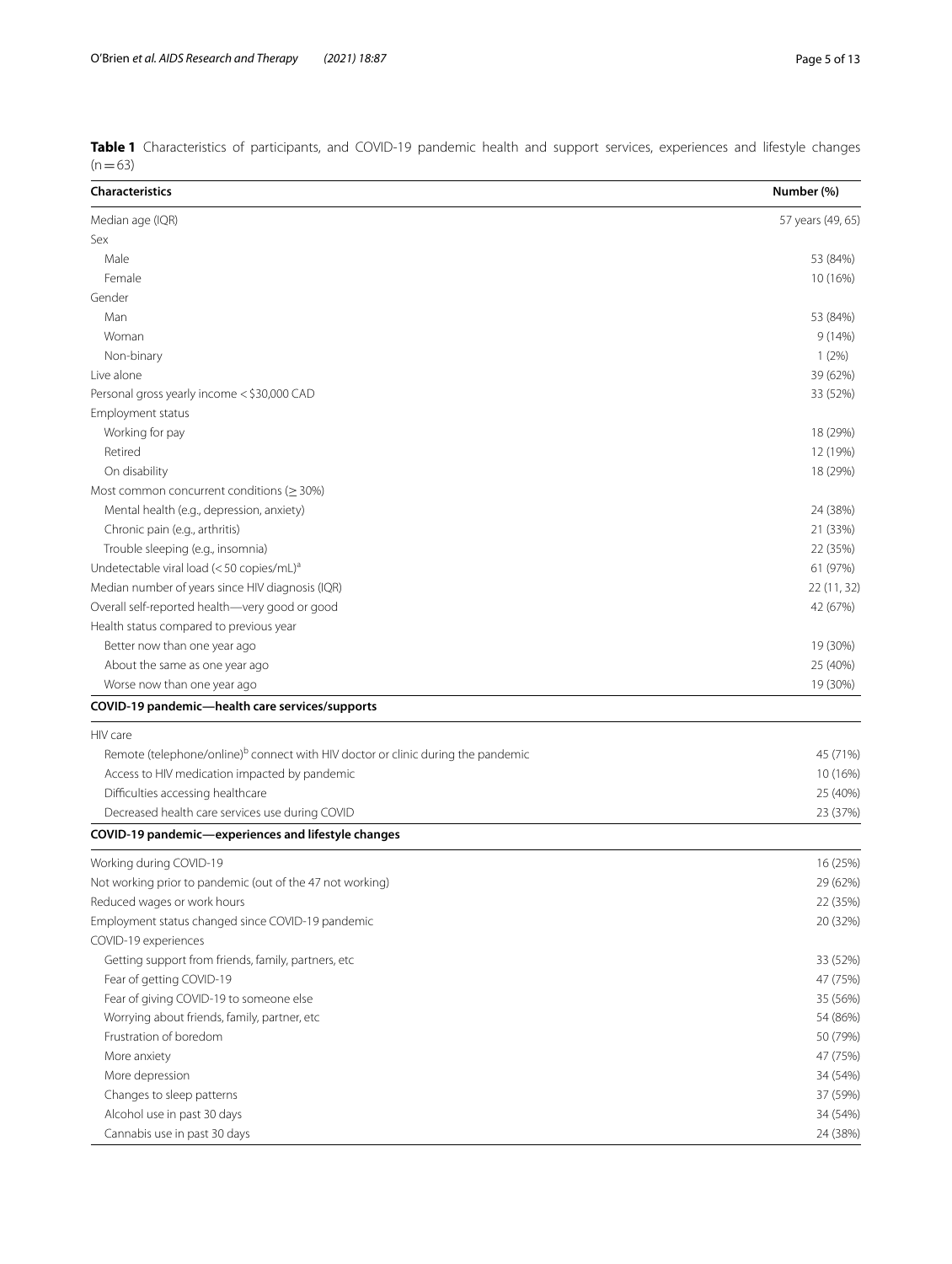#### **Table 1** (continued)

| COVID-19 pandemic-experiences and lifestyle changes |          |  |  |  |  |
|-----------------------------------------------------|----------|--|--|--|--|
| Lifestyle changes due to COVID-19 pandemic          |          |  |  |  |  |
| Practicing social distancing                        | 60 (95%) |  |  |  |  |
| Isolating/quarantining from others                  | 44 (70%) |  |  |  |  |
| Avoiding going to gym or exercise class             | 54 (86%) |  |  |  |  |
| Following media coverage on COVID                   | 55 (87%) |  |  |  |  |
| Changing travel plans                               | 44 (70%) |  |  |  |  |
| Stocking up on food and supplies                    | 36 (57%) |  |  |  |  |
| Exercising less (frequency or intensity)            | 46 (73%) |  |  |  |  |
| Increase (frequency and amount) in substance use    | 14 (22%) |  |  |  |  |
| $N = 63$ participants'                              |          |  |  |  |  |

<sup>a</sup> All participants were taking antiretroviral therapy medications

<sup>b</sup> Remote includes via telephone or video

<span id="page-5-0"></span>**Table 2** HIV disability questionnaire (HDQ) scores during the pandemic (n=63 participants)

| <b>HDO</b> domain                       | Presence median (IQR) | Severity median (IQR) | <b>Episodic</b><br>median<br>(IQR) |  |
|-----------------------------------------|-----------------------|-----------------------|------------------------------------|--|
|                                         |                       |                       |                                    |  |
| Physical symptoms                       | 50(25, 65)            | 16(9, 25)             | 10(0, 30)                          |  |
| Cognitive symptoms                      | 66 (0, 100)           | 17 (0, 33)            | 0(0, 33)                           |  |
| Mental-emotional health symptoms        | 73 (46, 91)           | 25(14, 41)            | 9(0, 36)                           |  |
| Uncertainty or worry about the future   | 64 (54, 86)           | 30(16, 43)            | 0(0, 14)                           |  |
| Difficulties with day-to-day activities | 22(0, 56)             | 11(0, 25)             | 0(0, 11)                           |  |
| Challenges to social inclusion          | 58 (25, 83)           | 23 (14, 48)           | 0(0, 0)                            |  |

HIV disability questionnaire (HDQ) score range; 0–100; higher scores indicate greater presence, severity and episodic nature of disability; n=63 participants

<span id="page-5-1"></span>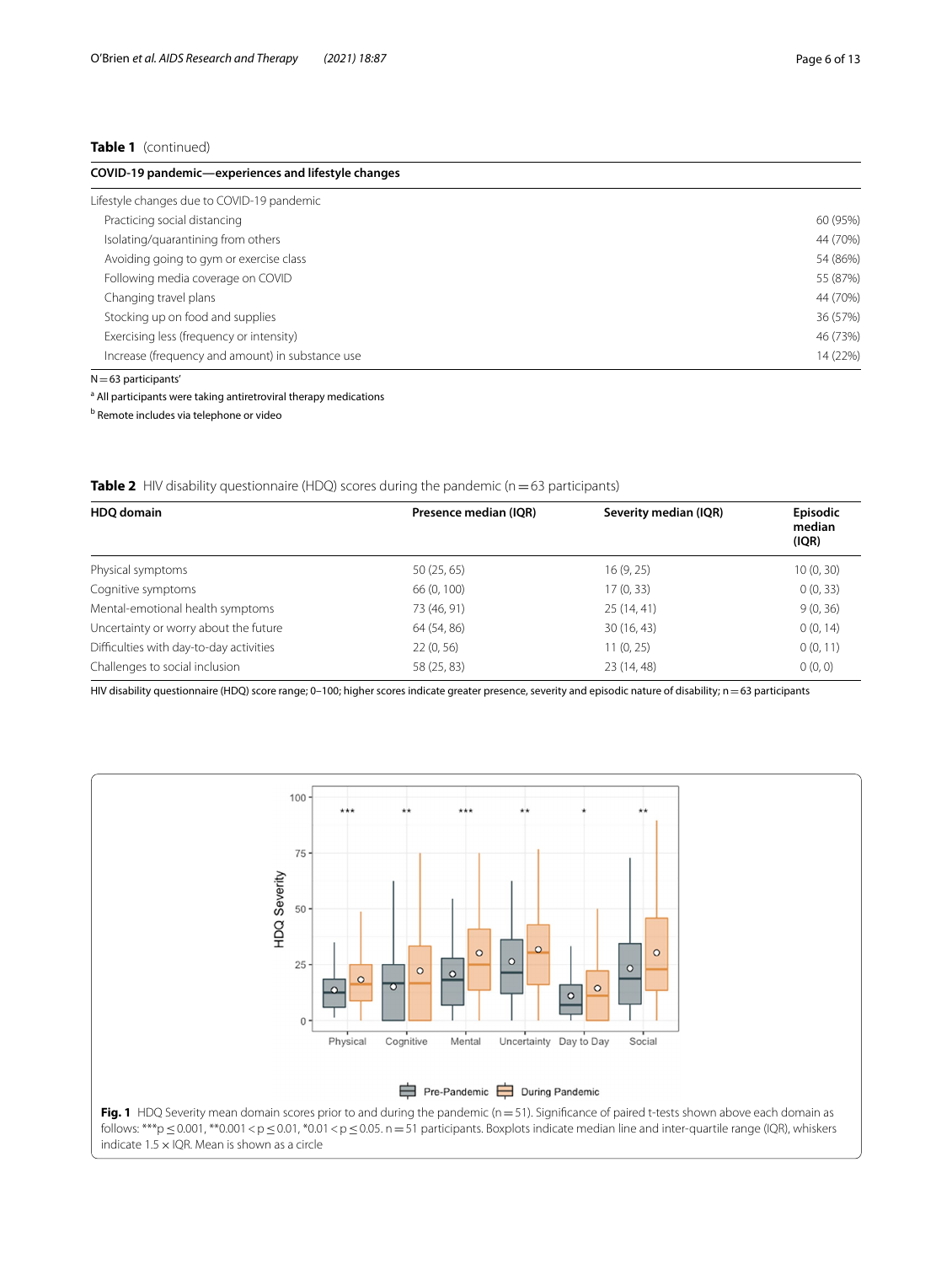| <b>HDO domain</b> | Spearman<br>correlation<br>coefficients | Pre-pandemic Mean<br>(sd) HDQ severity<br>scores | During pandemic Mean<br>(sd) HDQ severity scores | Mean (sd) change in<br>HDQ severity scores <sup>a</sup> | Paired t-test | p value       |
|-------------------|-----------------------------------------|--------------------------------------------------|--------------------------------------------------|---------------------------------------------------------|---------------|---------------|
| Physical          | 0.6                                     | 13.6(9.3)                                        | 18.5 (12.0)                                      | 4.9(9.6)                                                | $-3.64$       | $0.001***$    |
| Cognitive         | 0.6                                     | 15.1 (14.9)                                      | 21.9(22.3)                                       | 6.8(17.6)                                               | $-2.76$       | $0.008*$      |
| Mental-emotional  | 0.7                                     | 20.8 (18.0)                                      | 32.2(21.3)                                       | 11.4(15.3)                                              | $-5.30$       | $< 0.001$ *** |
| Uncertainty       | 0.8                                     | 26.4(20.3)                                       | 31.1(22.0)                                       | 4.7(11.5)                                               | $-2.93$       | $0.005***$    |
|                   |                                         |                                                  |                                                  |                                                         |               |               |

Day-to-day activities 0.7 11.1 (11.9) 15.1 (18.5) 4.1 (11.9) 4.1 (11.9) 4.1 (11.9) 4.1 (11.9) 4.1 (11.9) 4.1 (11.9) 4.1 (11.9) 4.1 (11.9) 4.1 (11.9) 4.1 (11.9) 4.1 (11.9) 4.1 (11.9) 4.1 (11.9) 4.1 (11.9) 4.1 (11.9) 4.1 (1 Social inclusion  $0.8$  23.3 (18.7) 29.2 (23.0) 5.8 (14.2)  $-2.93$  0.005\*\*

#### <span id="page-6-0"></span>**Table 3** HDQ severity scores: pre versus during COVID-19 pandemic (n=51)

HDQ severity scores range: 0–100; degrees of freedom: 50

<sup>a</sup> Mean change score (during—prior to pandemic for each participant)

\*\*\* Indicates p≤0.001

 $**$  Indicates 0.001 < p  $\leq$  0.01

 $*$  Indicates 0.01  $<$  p  $\leq$  0.05



<span id="page-6-1"></span>to viral load to remain on top of health) and adopting positive attitudes and beliefs (represented by fve diferent strategies related to positive outlook) (Additional File [3\)](#page-10-6). Nine strategies (18%) changed since the onset of the pandemic by the majority of participants (> 50%), most of which pertained to social interaction (decreasing time spent with friends, colleagues or seeking company with others, increasing isolation, and increasing time interacting with others on the internet). Fortyeight percent of participants reported increasing their use of interacting with others on the internet, and 27% engaged in this strategy 'a few times a week' or 'everyday' (Additional File [3\)](#page-10-6).

#### **Associations between disability and self‑care living strategies during the COVID‑19 pandemic**

All domains of the HDQ except the physical domain were significantly associated (Spearman rho  $| \geq 0.46 |$ ) with frequency of use of eight living strategies. Maintaining a sense of control (focusing on things such as work, friends and activities (Spearman rho  $(0.47)$ ), maintaining a good balance of activity in life (Spearman rho | 0.51|), and trying to stick to daily structure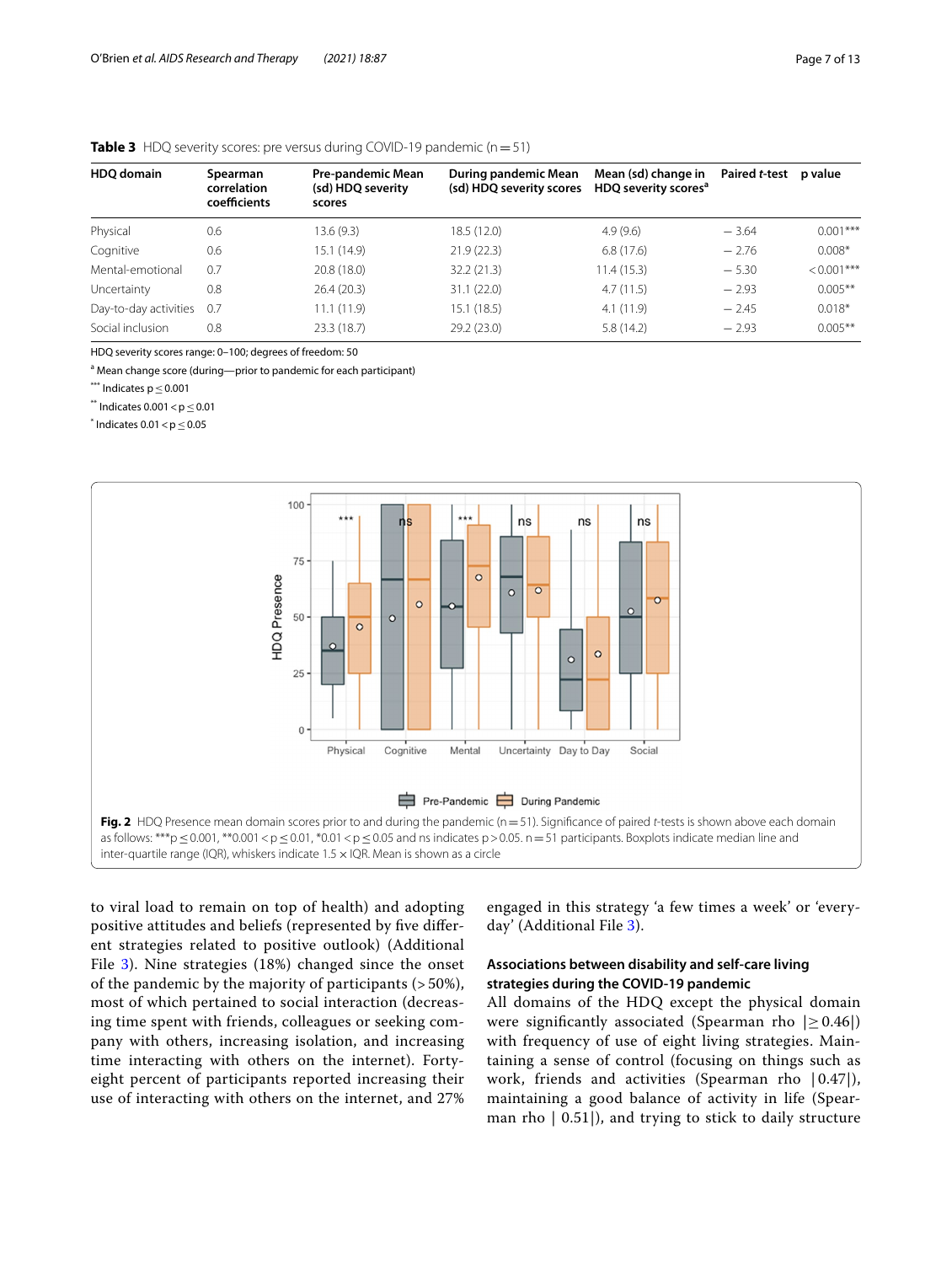#### <span id="page-7-0"></span>**Table 4** HDQ presence scores: pre versus during COVID-19 pandemic (n=51)

| <b>HDO</b> domain     | Spearman<br>correlation<br>coefficients | Pre-pandemic mean<br>(sd) HDQ presence<br>scores | During pandemic mean<br>(sd) HDQ presence<br>scores | Mean (sd) change in<br>HDQ presence scores | Paired t-test p value |               |
|-----------------------|-----------------------------------------|--------------------------------------------------|-----------------------------------------------------|--------------------------------------------|-----------------------|---------------|
| Physical              | 0.6                                     | 37.0 (20.9)                                      | 47.3 (24.8)                                         | 10.3(20.7)                                 | $-3.56$               | $0.001***$    |
| Cognitive             | 0.6                                     | 49.3 (41.6)                                      | 56.2 (42.9)                                         | 6.9(37.9)                                  | $-1.29$               | 0.202         |
| Mental-emotional      | 0.6                                     | 54.8 (31.6)                                      | 72.5 (25.9)                                         | 17.7(26.2)                                 | $-4.84$               | $< 0.001$ *** |
| Uncertainty           | 0.8                                     | 60.8(29.4)                                       | 61.8(26.3)                                          | 1.0(17.3)                                  | $-0.41$               | 0.687         |
| Day-to-day activities | 0.6                                     | 31.0 (28.0)                                      | 36.2(34.1)                                          | 5.1(26.0)                                  | $-1.41$               | 0.166         |
| Social inclusion      | 0.8                                     | 52.5(31.3)                                       | 56.7 (30.6)                                         | 4.2(18.7)                                  | $-1.59$               | 0.118         |

HDQ presence scores range: 0–100; degrees of freedom: 50

\*Indicates signifcant change score p<0.05

 $***$  Indicates  $p < 0.001$ 

 $**$  Indicates 0.001 < p  $\leq$  0.01

 $*$  Indicates 0.01  $<$  p  $\leq$  0.05



<span id="page-7-1"></span>or routine (Spearman rho | 0.46|), were associated with lower HDQ (improved) severity scores for mental-emotional health challenges. Living strategies pertaining to attitudes and beliefs (considering self to be healthy (Spearman rho  $(0.50-0.60)$ ), accepting and valuing who I am (Spearman rho | 0.47–0.52|), positive outlook on life (Spearman rho | 0.46–0.54|), choosing to believe one can overcome any challenges (Spearman rho  $(0.47-0.53)$ , were associated with lower (improved) HDQ severity scores for challenges with mental-emotional and cognitive health, uncertainty, day-to-day activities, and social inclusion, and feeling hopeless (Spearman rho  $(0.46-0.62)$ ) was associated with greater (worse) HDQ severity scores for challenges with mental-emotional and cognitive health, and social inclusion (Additional File [4\)](#page-10-7).

### **Discussion**

Using a previously validated disability questionnaire with adults with HIV administered prior to the pandemic, we found that self-reported disability severity increased across all dimensions during the COVID-19 pandemic among adults living with HIV, with the largest increase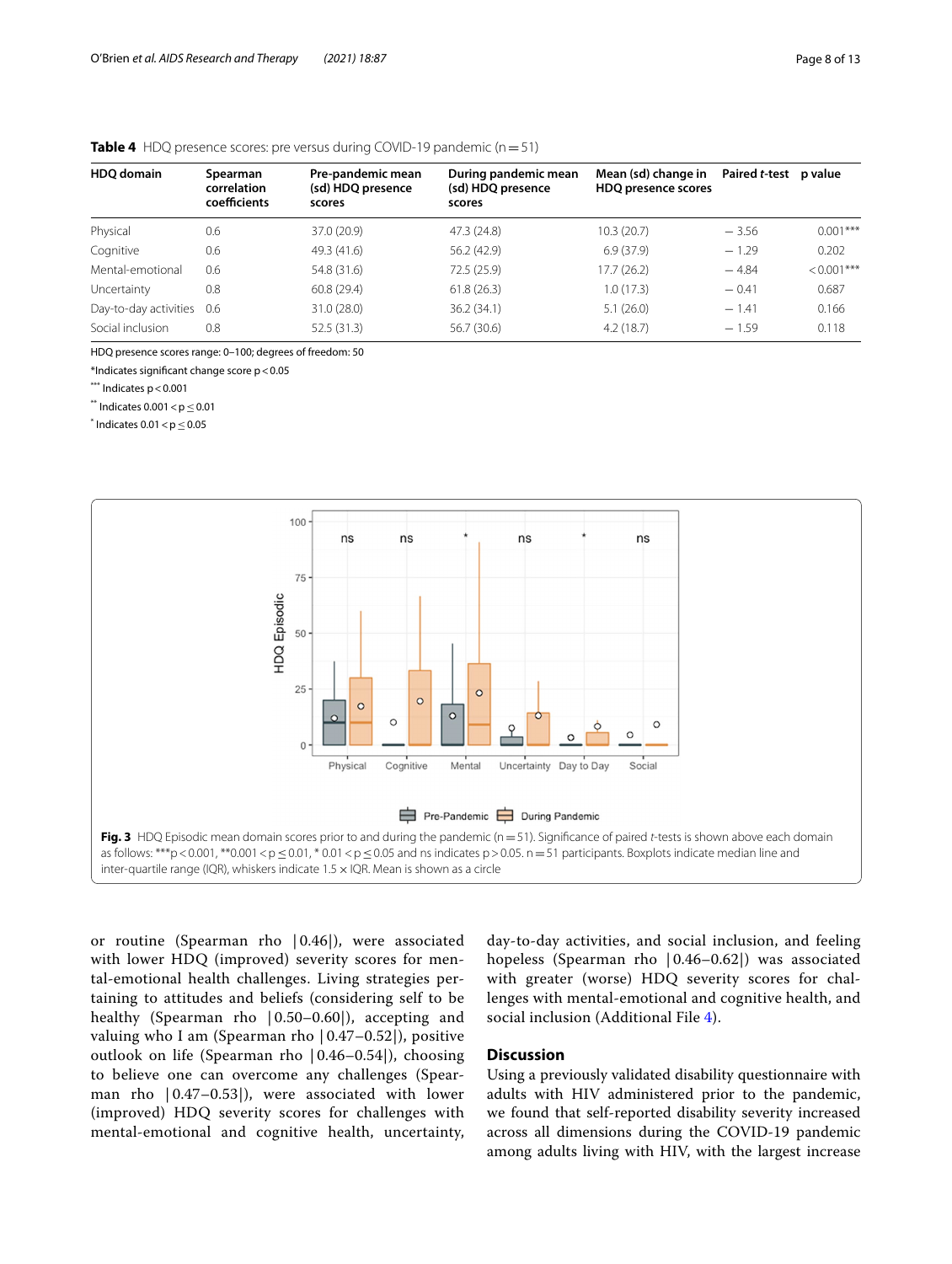| <b>HDO</b> domain     | Spearman<br>correlation<br>coefficients | Pre-pandemic mean<br>(sd) HDQ episodic<br>scores | During pandemic mean<br>(sd) HDQ episodic scores | Mean (sd) change in<br>HDQ episodic scores | Paired t-test | p value  |
|-----------------------|-----------------------------------------|--------------------------------------------------|--------------------------------------------------|--------------------------------------------|---------------|----------|
| Physical              | 0.5                                     | 12.0 (14.3)                                      | 16.7(18.9)                                       | 4.7(18.9)                                  | $-1.78$       | 0.082    |
| Cognitive             | 0.5                                     | 10.1(23.1)                                       | 17.6(33.6)                                       | 7.5(29.5)                                  | $-1.82$       | 0.075    |
| Mental-emotional      | 0.4                                     | 13.0 (22.6)                                      | 22.3(30.5)                                       | 9.3(30.6)                                  | $-2.17$       | $0.035*$ |
| Uncertainty           | 0.4                                     | 7.6(18.4)                                        | 10.9(19.7)                                       | 3.4(16.0)                                  | $-1.50$       | 0.140    |
| Day-to-day activities | 0.4                                     | 3.3(8.8)                                         | 8.5(18.4)                                        | 5.2(16.2)                                  | $-2.30$       | $0.026*$ |
| Social inclusion      | 0.4                                     | 4.5(14.9)                                        | 5.6(17.7)                                        | 1.1(13.7)                                  | $-0.55$       | 0.582    |

<span id="page-8-0"></span>

|  | <b>Table 5</b> HDQ episodic scores: pre versus during COVID-19 pandemic ( $n = 51$ ) |  |  |
|--|--------------------------------------------------------------------------------------|--|--|
|--|--------------------------------------------------------------------------------------|--|--|

HDQ episodic scores range: 0–100; degrees of freedom: 50

 $***$  Indicates  $p < 0.001$ 

 $**$  Indicates 0.001  $<$  p $<$  0.01

 $*$  Indicates 0.01  $<$  p  $\leq$  0.05

found in the presence, severity, and episodic components of mental-emotional health. This finding was supported by the signifcant increase in mean PHQ8 scores and 39% reporting a higher category of depression during the pandemic compared to prior (Additional fles [1](#page-10-4) and [2](#page-10-5)). Similarly, the majority of participants reported 'more anxiety', 'more depression', or 'frustration of boredom' during the pandemic (Table [1](#page-4-0)).

Uncertainty followed by mental-emotional health challenges were the most severe dimensions of disability experienced during the pandemic (Table  $2$ ). These dimensions of disability are closely related as uncertainty is a strong predictor of mental-emotional health challenges for adults with HIV  $[37-39]$  $[37-39]$ . The increase in uncertainty scores during the pandemic were supported by participants who reported fear of getting COVID-19 (75%), worrying about friends, family and partner (86%) (Table [1](#page-4-0)), suggesting factors that may be contributing to disability dimensions of uncertainty and mental-emotional health challenges in the HDQ scores. The concept of uncertainty in COVID-19 has been explored specifcally as it pertains to diagnostic uncertainty and unknown severity, duration, and long-term impact of symptoms associated with COVID-19  $[40-42]$  $[40-42]$  $[40-42]$ . The impact of uncertainty associated with an ongoing pandemic, uncertainty of acquiring COVID-19 and subsequently Long COVID, and ongoing safety measures and policy among individuals health and well-being during the pandemic is unclear. Uncertainty increased in severity but not presence, suggesting that existing uncertainty was exacerbated by the pandemic. Adults with HIV may have prior experiences living with uncertainty from the earlier days of the HIV epidemic [[38,](#page-11-27) [39](#page-11-24), [43](#page-11-28)]. However, the extent to which these prior experiences may exacerbate or equip an individual with strategies to deal with

uncertainty during a new (COVID-19) pandemic is unknown and an area of future research.

In addition to the greater risk and poorer outcomes of COVID-19 that may occur among people with HIV [[44–](#page-11-29)[47\]](#page-11-30), the pandemic can further exacerbate stress and isolation, unemployment, food insecurity, access to care, and difficulty managing underlying comorbidities [\[9](#page-10-3), [48](#page-11-31)]. These factors may amplify disability, as reflected by the increase of HDQ severity scores across all dimensions in the sample. Evidence is emerging on the impact of HIV and COVID-19 as co-pandemics, including the impact of co-infection on health services [[14\]](#page-11-2). Further qualitative inquiry may help to explore the nature and impact of the pandemic on health outcomes for adults with HIV.

The greatest change in disability was in the mentalemotional health domain, where participants experienced the largest increases in presence, severity and episodic scores of disability compared with pre-pandemic scores. Physical distancing measures and public health restrictions during the COVID-19 pandemic have been linked to loneliness and social isolation among adults with HIV  $[49]$  $[49]$  $[49]$ , which may have exacerbated mental and emotional health challenges and challenges to social inclusion. Most participants were practising social distancing, refected in the most common changes in living strategies related to social interaction. While 48% of participants reported increasing their use of interacting with others on the internet, only 27% frequently engaged in this strategy (Additional file [3\)](#page-10-6). Given the majority of participants lived alone, this may further highlight challenges to social inclusion and mental-emotional health experienced during the pandemic. COVID-19 restrictions may additionally pose difficulties for attending medical appointments, or accessing medications, subsequently afecting the health of adults living with HIV [\[9](#page-10-3), [10,](#page-11-0) [13\]](#page-11-5). While most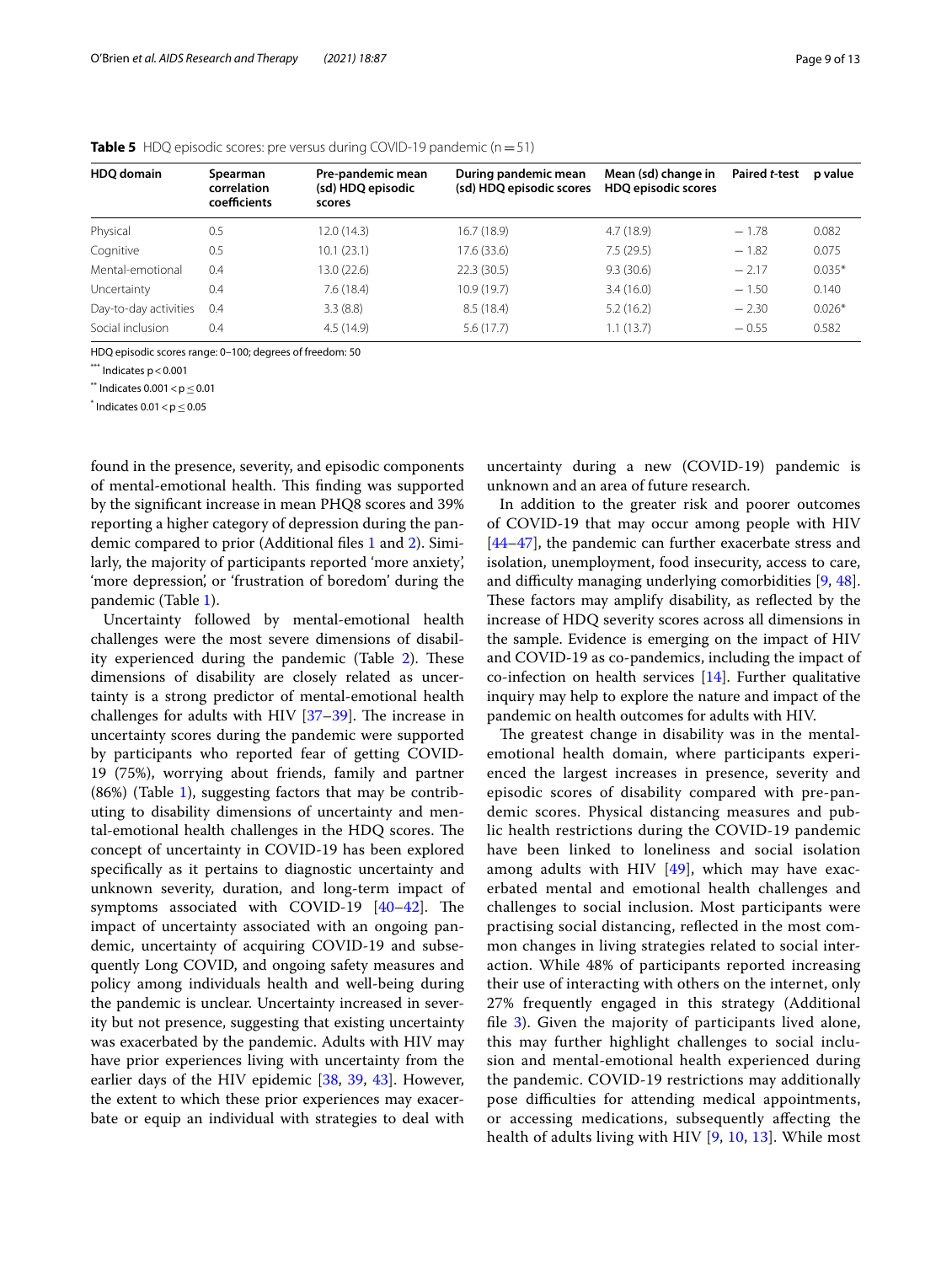participants remained engaged in care by accessing their HIV doctor remotely (71%), some reported diffculties accessing (40%) and using (37%) health care services (Table  $1$ ). Of note, the pandemic appeared to have less of an impact on employment, which is likely a refection of almost half of the participants (46%) who were not working prior to the pandemic.

The majority of participants reported sustained use of positive living strategies during the pandemic with the exception of positive social interaction strategies and negative strategies (e.g., isolating self) that increased during the pandemic (Additional file [3\)](#page-10-6). Another study similarly reported that higher levels of social support and resilient coping were associated with lower depressive symptoms among adults with HIV in the context of the COVID-19 pandemic  $[50]$  $[50]$ . The increase in social isolation (spending less time with support networks, less time going out or spending time with others, and tending to isolate self more), a likely consequence of the COVID-19 restrictions, aligns with the increase in disability in dimensions of social inclusion and mental-emotional health as measured by the HDQ. This highlights the role for remote social support and services that can promote social interaction and support among community during the pandemic.

To our knowledge this is the frst study to explore the nature, extent and impact of disability experienced by adults living with HIV prior to and during the COVID-19 pandemic, and to specifcally explore the impact of the COVID-19 pandemic on health outcomes and living strategies use for people with chronic illness. This work provides insights to the health challenges experienced by adults with HIV who may be living with the added complexity of concurrent health conditions [\[51](#page-11-34)[–53](#page-12-0)], and specifcally the common mental health conditions such as anxiety and depression. Opportunities exist for health providers to apply the lessons learned in HIV rehabilitation to the context of disability experienced during the COVID-19 pandemic, such as anticipating and preparing for the impact of disability, acknowledging the episodic nature in which disability may be experienced, recognizing the impact of stigma and health inequities, understanding uncertainty in COVID-19 related disability, and implementing disability and rehabilitation-focused responses that include people afected by the COVID-19 pandemic that may help health providers better address the needs of people living with HIV during the COVID-19 pandemic [[43](#page-11-28), [54,](#page-12-1) [55](#page-12-2)].

We administered study questionnaires in-between a frst (Spring 2020) and second (Fall 2020) wave of the COVID-19 pandemic in Toronto, Ontario. With COVID-19 restrictions continuing with third and fourth waves in Spring and Summer 2021, the sustained and potential cumulative impact of COVID-19 on disability dimensions are unclear. The clinical importance of HDQ change scores should be interpreted with caution. Pre-pandemic measures were collected from 2016 to 2018, hence it is unknown to what extent changes may be attributed to

other contextual factors, such aging over time. While a strength of our study was building on data collected pre-pandemic (HDQ, PHQ8, mastery) with an existing cohort of adults living with HIV who participated in an earlier exercise intervention study, our study is not without limitations. We assessed disability and living strategies use cross-sectionally during the pandemic, as distinct constructs and cannot infer causation between the pandemic and disability and living strategies use. Furthermore, the study did not include an HIV-negative control group, hence it is unknown whether changes in disability among adults living with HIV difer from the broader population. Due to our small sample size, our analysis was exploratory. Furthermore, the clinical importance of HDQ change scores, particularly given the episodic nature of disability in the context of the COVID-19 pandemic is unclear. Nevertheless, our inclusion of supplemental measures of mental health (PHQ8) support the direction of change in disability this study. Given the majority of the sample were from a previous study examining the impact of community-based exercise among adults living with HIV, primarily including White men living in an urban setting, results may not be representative of the larger HIV population. Men and women can experience disability diferently pertaining to hospitalization, parental roles, fatigue, mental health, and social inclusion [[56–](#page-12-3)[58](#page-12-4)]. Future work should examine the infuence of gender on the disability experiences among adults with HIV in the context of the pandemic.

#### **Conclusions**

Participants with HIV reported high levels of uncertainty and mental health challenges during the pandemic. All six dimensions of disability increased during the pandemic, the largest increase was the mental-emotional health domain. Strategies involving maintaining a sense of control, and positive attitudes and beliefs were associated with lower disability during the pandemic. Results help to provide an understanding of disability and selfcare living strategy use among adults living with HIV during the COVID-19 pandemic.

#### **Abbreviations**

HIV: Human Immunodefciency Virus; HDQ: HIV disability questionnaire; IQR: Interquartile range; PHQ8: Patient health questionnaire; SD: Standard deviation.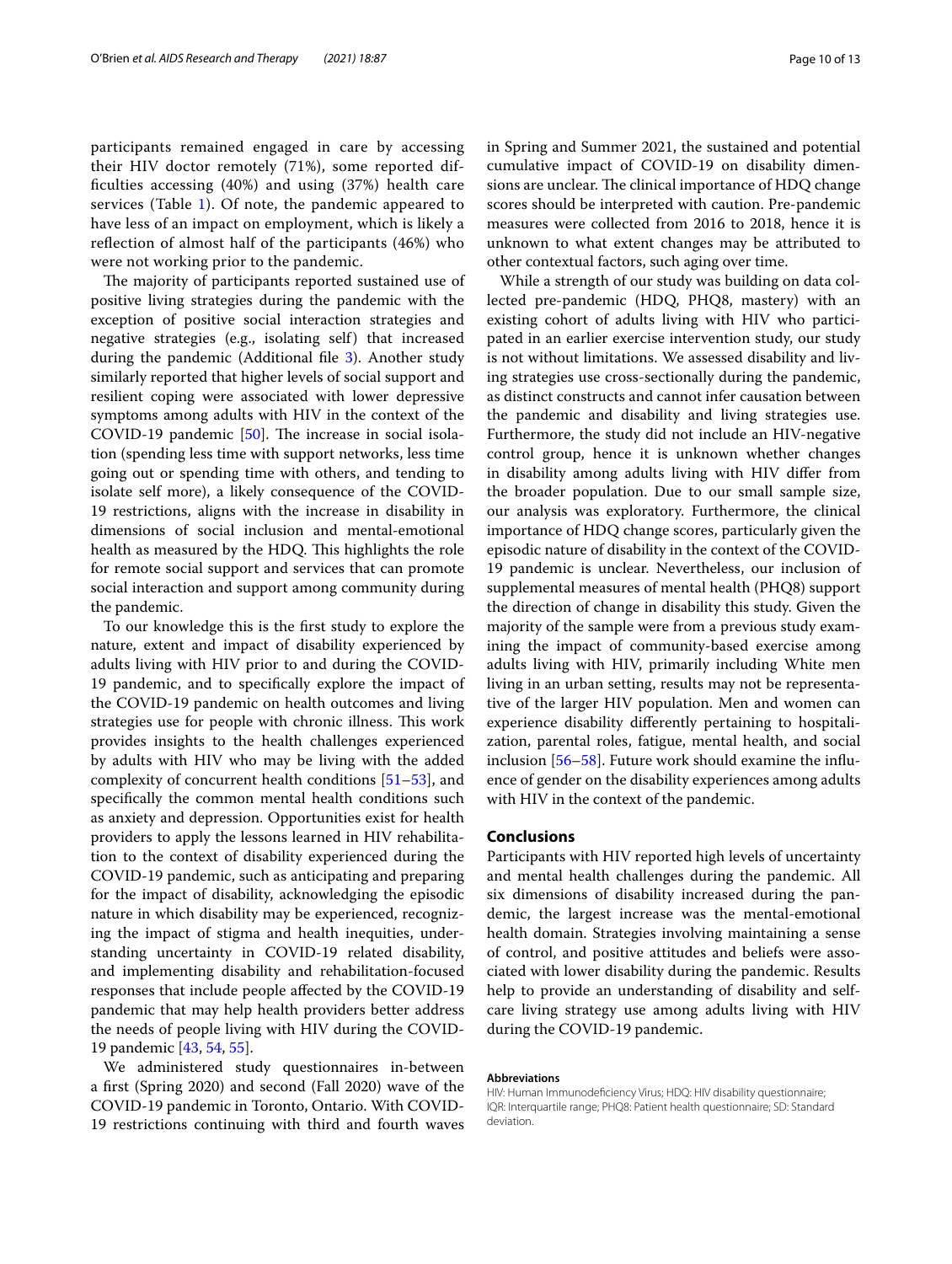#### **Supplementary Information**

The online version contains supplementary material available at [https://doi.](https://doi.org/10.1186/s12981-021-00413-4) [org/10.1186/s12981-021-00413-4](https://doi.org/10.1186/s12981-021-00413-4).

<span id="page-10-5"></span><span id="page-10-4"></span>**Additional fle 1.** PHQ8 (mental health) and mastery scores—pre and during the COVID-19 pandemic.

**Additional fle 2.** Participant change in PHQ8 classifcation category of depression pre and during the pandemic ( $n = 51$  participants).

**Additional fle 3.** Living strategies use and change of use since the COVID-19 pandemic ( $n = 63$ ).

**Additional fle 4.** Associations between disability severity and self-care living strategies use during the pandemic ( $n = 63$  participants).

#### **Acknowledgements**

We acknowledge the adults living with HIV who participated in this study. Kelly K. O'Brien was supported by a Canada Research Chair in Episodic Disability and Rehabilitation from the Canada Research Chairs Program. Ahmed M. Bayoumi was supported by the Fondation Alma and Baxter Ricard Chair in Inner City Health at St. Michael's Hospital and the University of Toronto. This research was supported in part by the National Institutes of Health, National Institute on Aging (R21AG062380 and R01AG054366) and the Canadian Institutes of Health Research (CIHR), Institute for Infection and Immunity, HIV/AIDS Community Based Research Program (Fund Reference Number: #139685). The content is solely the responsibility of the authors and does not necessarily represent the official views of the National Institutes of Health or the Canadian Institutes of Health Research.

#### **Authors' contributions**

KKO led the planning and implementation of the study. KKO led the conceptualisation of the study objectives, development of the protocol, oversaw study implementation, analysis and interpretation, and drafted the manuscript. AMB, SCC, AMD, RA, and LA are members of the original communitybased exercise study research and core analytical team, and were involved in the conceptualisation of the study design, development of the protocol, study implementation, analysis and interpretation and drafting the manuscript. PS, KME, CB, RH, DAB, JHV and SEH are members of the research team, were involved in the conceptualization of the study design, development of the protocol, interpretation of study fndings and reviewing the manuscript. All authors contributed to the review and revision. All authors read and approved the fnal manuscript.

#### **Funding**

This research was supported in part by the National Institutes of Health, National Institute on Aging (R21AG062380 and R01AG054366) and the Canadian Institutes of Health Research (CIHR), Institute for Infection and Immunity, HIV/AIDS Community Based Research Program (Fund Reference Number: #139685). The CIHR and NIH had no role in the data collection, analysis or interpretation of data. The content is solely the responsibility of the authors and does not necessarily represent the official views of the National Institutes of Health or the Canadian Institutes of Health Research. Kelly K. O'Brien was supported by a Canada Research Chair in Episodic Disability and Rehabilitation from the Canada Research Chairs Program. Ahmed M. Bayoumi was supported by the Fondation Alma and Baxter Ricard Chair in Inner City Health at St. Michael's Hospital and the University of Toronto.

#### **Availability of data and materials**

The data used and/or analysed during the current study are available from the corresponding author on reasonable request. The data supporting the conclusions of this article are included within the article and its additional fles.

#### **Declarations**

#### **Ethics approval and consent to participate**

This research was approved by the HIV/AIDS Research Ethics Board at the University of Toronto (Protocol #32910). Participants indicated their consent to

participate in the web-based survey by clicking yes to 'I agree to participate in this research study'.

#### **Consent for publication**

Not applicable.

#### **Competing interests**

The authors declare that they have no competing interests.

#### <span id="page-10-6"></span>**Author details**

<span id="page-10-7"></span><sup>1</sup> Department of Physical Therapy, University of Toronto, 500 University Avenue, Room 160, Toronto, Ontario M5G 1V7, Canada. <sup>2</sup> Institute of Health Policy, Management and Evaluation (IHPME), Dalla Lana School of Public Health, University of Toronto, 155 College Street, 4th Floor, Toronto, Ontario M5T 3M7, Canada. <sup>3</sup> Rehabilitation Sciences Institute (RSI), University of Toronto, 500 University Avenue, Room 160, Toronto, Ontario M5G 1V7, Canada. <sup>4</sup>MAP Centre, St. Michael's Hospital, 30 Bond Street, Toronto, Ontario, Canada. <sup>5</sup> Department of Medicine, University of Toronto, Medical Sciences Building, 1 King's College Circle, Toronto, Ontario, Canada. <sup>6</sup> Casey House, 119 Isabella Street, Toronto, Ontario, Canada. <sup>7</sup> McMaster Collaborative for Health and Aging, McMaster University, Hamilton, Ontario, Canada. <sup>8</sup>University Health Network, 190 Elisabeth Street, Toronto, Ontario, Canada. 9 Dalla Lana School of Public Health, University of Toronto, 155 College Street, Room 500, Toronto, Ontario, Canada. <sup>10</sup>School of Rehabilitation Science, McMaster University, 1400 Main Street West, Room 403, Hamilton, Ontario, Canada. 11University of Colorado Denver- Anschutz Medical Campus, 13001 East 17th Place, Aurora, CO 80045, USA. 12The GUIDE Clinic, St. James's Hospital, Hospital 5, James's Street, Dublin 8, Ireland. <sup>13</sup> School of Medicine, Trinity College Dublin, 152-160 Pearse Street, Dublin, Ireland. 14Florence Nightingale Faculty of Nursing Midwifery and Palliative Care, Cicely Saunders Institute, King's College London, Bessemer Road, London, UK. 15Therapies Department, Chelsea and Westminster Hospital NHS Foundation Trust, 369 Fulham Road, London SW10 9NH, UK. <sup>16</sup>Department of Global Health and Infection, Brighton and Sussex Medical School, BSMS Teaching Building, University of Sussex, Brighton, UK.<sup>17</sup> Health Research Methods, Evidence and Impact, McMaster University Medical Centre, McMaster University, 1280 Main Street West, Hamilton, Ontario, Canada.

## Received: 1 September 2021 Accepted: 2 November 2021

#### **References**

- <span id="page-10-0"></span>1. Antiretrovial Therapy Cohort Collaboration. Survival of HIV-positive patients starting antiretroviral therapy between 1996 and 2013: a collaborative analysis of cohort studies. Lancet HIV. 2017;4(8):e349–56.
- 2. Deeks SG, Lewin SR, Havlir DV. The end of AIDS: HIV infection as a chronic disease. Lancet. 2013;382(9903):1525–33.
- 3. Guaraldi G, Silva AR, Stentarelli C. Multimorbidity and functional status assessment. Curr Opin HIV AIDS. 2014;9(4):386–97.
- 4. Kendall CE, Wong J, Taljaard M, Glazier RH, Hogg W, Younger J, et al. A cross-sectional, population-based study measuring comorbidity among people living with HIV in Ontario. BMC Public Health. 2014;14(1):161.
- 5. Erlandson KM, Schrack JA, Jankowski CM, Brown TT, Campbell TB. Functional impairment, disability, and frailty in adults aging with HIV-infection. Curr HIV/AIDS Rep. 2014;11(3):279–90.
- 6. O'Brien KK, Bayoumi AM, Strike C, Young NL, Davis AM. Exploring disability from the perspective of adults living with HIV/AIDS: development of a conceptual framework. Health Qual Life Outcomes. 2008;6:76.
- <span id="page-10-1"></span>7. O'Brien KK, Davis AM, Strike C, Young NL, Bayoumi AM. Putting episodic disability into context: a qualitative study exploring factors that infuence disability experienced by adults living with HIV/AIDS. J Int AIDS Soc. 2009;12(1):5.
- <span id="page-10-2"></span>8. Juni P, Rothenbuhler M, Bobos P, Thorpe KE, da Costa BR, Fisman DN, et al. Impact of climate and public health interventions on the COVID-19 pandemic: a prospective cohort study. CMAJ. 2020. [https://doi.org/10.](https://doi.org/10.1503/cmaj.200920) [1503/cmaj.200920.](https://doi.org/10.1503/cmaj.200920)
- <span id="page-10-3"></span>9. Shiau S, Krause KD, Valera P, Swaminathan S, Halkitis PN. The burden of COVID-19 in people living with HIV: a syndemic perspective. AIDS Behav. 2020. [https://doi.org/10.1007/s10461-020-02871-9.](https://doi.org/10.1007/s10461-020-02871-9)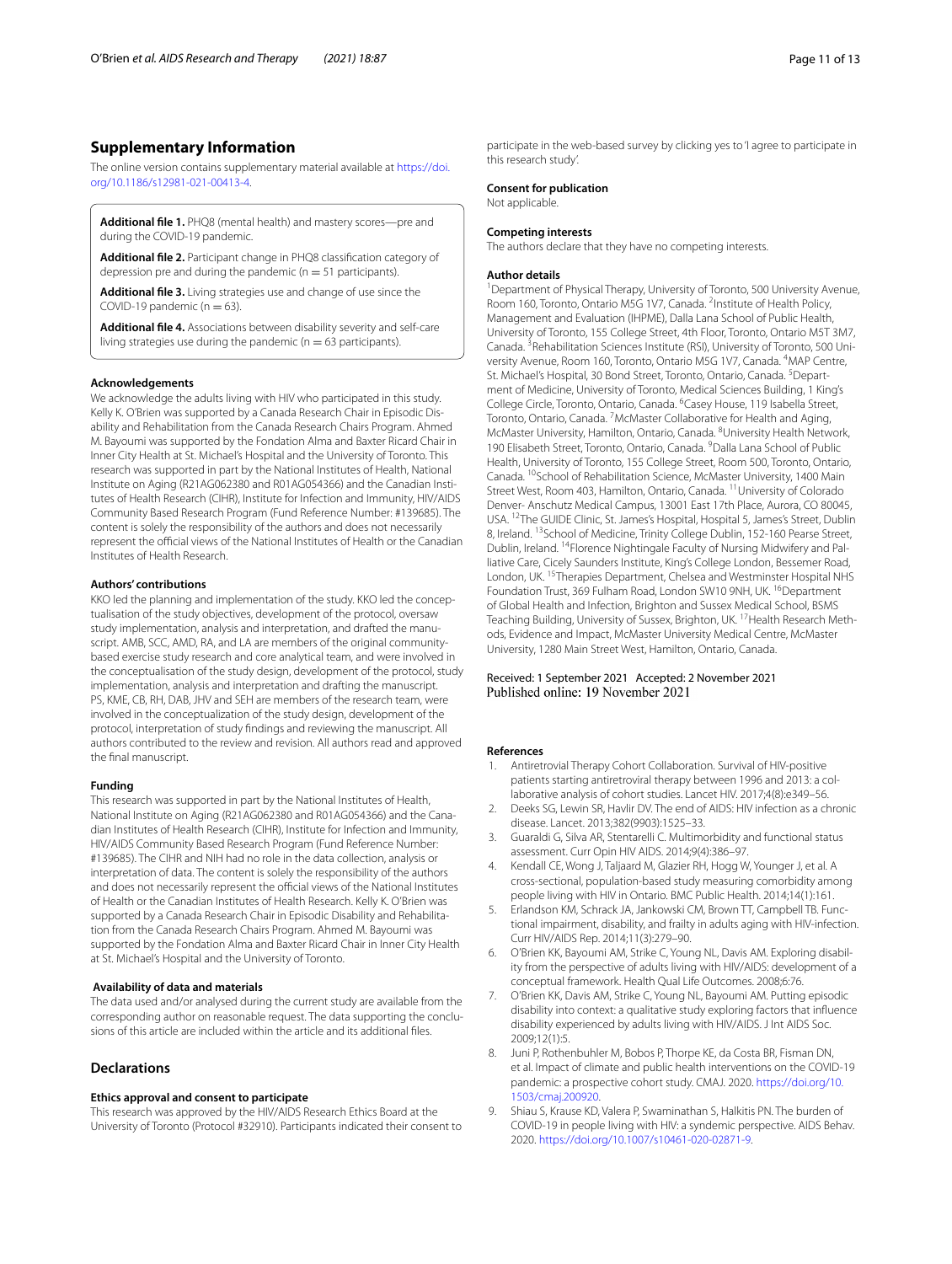- <span id="page-11-0"></span>10. Jiang H, Zhou Y, Tang W. Maintaining HIV care during the COVID-19 pandemic. Lancet HIV. 2020;7(5):e308–9.
- <span id="page-11-1"></span>11. Hull MW, Wu Z, Montaner JS. Optimizing the engagement of care cascade: a critical step to maximize the impact of HIV treatment as prevention. Curr Opin HIV AIDS. 2012;7(6):579–86.
- 12. Hofmann M, MacCarthy S, Batson A, Crawford-Roberts A, Rasanathan J, Nunn A, et al. Barriers along the care cascade of HIV-infected men in a large urban center of Brazil. AIDS Care. 2016;28(1):57–62.
- <span id="page-11-5"></span>13. Hargreaves J, Davey C, Group for lessons from pandemic HIVpftC-r. Three lessons for the COVID-19 response from pandemic HIV. Lancet HIV. 2020;7(5):309–11.
- <span id="page-11-2"></span>14. Gatechompol S, Avihingsanon A, Putcharoen O, Ruxrungtham K, Kuritzkes DR. COVID-19 and HIV infection co-pandemics and their impact: a review of the literature. AIDS Res Ther. 2021;18(1):28.
- <span id="page-11-3"></span>15. Carpenter BS, Hanass-Hancock J, Myezwa H. Looking at antiretroviral adherence through a disability lens: a cross-sectional analysis of the intersection of disability, adherence, and health status. Disabil Rehabil. 2019.<https://doi.org/10.1080/09638288.2018.1510048>.
- <span id="page-11-4"></span>16. Bulsara SM, Wainberg ML, Newton-John TRO. Predictors of adult retention in HIV care: a systematic review. AIDS Behav. 2018;22(3):752–64.
- <span id="page-11-6"></span>17. Lorig KR, Sobel DS, Ritter PL, Laurent D, Hobbs M. Efect of a selfmanagement program on patients with chronic disease. Ef Clin Pract. 2001;4(6):256–62.
- <span id="page-11-7"></span>18. Webel AR, Lorig K, Laurent D, González V, Giford AL, Sobel D, et al. Living a healthy life with HIV. Formerly living well with HIV & AIDS. 4th ed. Boulder: Bull Publishing Company; 2016.
- <span id="page-11-8"></span>19. Esyenbach G. Improving the quality of web surveys: the checklist for reporting results of internet E-surveys (CHERRIES). J Med Internet Res. 2004;6(3): e34.
- <span id="page-11-9"></span>20. EQUATOR Network. Enhancing the QUAlity and Transparency Of health Research. Centre for Statistics in Medicine (CSM), NDORMS, University of Oxford: UK EQUATOR Centre. 2021. <https://www.equator-network.org/>. Accessed 25 Aug 2021
- <span id="page-11-10"></span>21. O'Brien KK, Bayoumi AM, Solomon P, Tang A, Murzin K, Chan Carusone S, et al. Evaluating a community-based exercise intervention with adults living with HIV: protocol for an interrupted time series study. BMJ Open. 2016;6(10): e013618.
- <span id="page-11-11"></span>22. Dillman DA. Mail and internet surveys: the tailored design method–-2007 update with new internet, visual, and mixed-mode guide. Hoboken: Wiley; 2011.
- <span id="page-11-12"></span>23. Qualtrics. Qualtrics. Provo, Utah, USA2017.<http://www.qualtrics.com>. Accessed 28 Aug 2021.
- <span id="page-11-13"></span>24. O'Brien KK, Bayoumi AM, Stratford P, Solomon P. Which dimensions of disability does the HIV disability questionnaire (HDQ) measure? A factor analysis. Disabil Rehabil. 2015;37(13):1193–201.
- <span id="page-11-14"></span>25. O'Brien KK, Solomon P, Bayoumi AM. Measuring disability experienced by adults living with HIV: assessing construct validity of the HIV disability questionnaire using confrmatory factor analysis. BMJ Open. 2014;4(8): e005456.
- <span id="page-11-15"></span>26. O'Brien KK, Bayoumi AM, King K, Alexander R, Solomon P. Community engagement in health status instrument development: experience with the HIV disability questionnaire. Prog Community Health Partnersh. 2014;8(4):549–59.
- 27. O'Brien KK, Bayoumi AM, Bereket T, Swinton M, Alexander R, King K, et al. Sensibility assessment of the HIV disability questionnaire. Disabil Rehabil. 2013;35(7):566–77.
- 28. O'Brien KK, Solomon P, Bergin C, O'Dea S, Stratford P, Iku N, et al. Reliability and validity of a new HIV-specifc questionnaire with adults living with HIV in Canada and Ireland: the HIV disability questionnaire (HDQ). Health Qual Life Outcomes. 2015;13:124.
- 29. O'Brien KK, Kietrys D, Galantino ML, Parrott JS, Davis T, Tran Q, et al. Reliability and validity of the HIV disability questionnaire (HDQ) with adults living with HIV in the United States. J Int Assoc Provid AIDS Care. 2019;18: 2325958219888461.
- <span id="page-11-16"></span>30. Brown DA, Simmons B, Boffito M, Aubry R, Nwokolo N, Harding R, et al. Evaluation of the psychometric properties of the HIV disability questionnaire among adults living with HIV in the United Kingdom: a cross-sectional self-report measurement study. PloS ONE. 2019;14(7): e0213222.
- <span id="page-11-17"></span>31. O'Brien KK, Dagenais M, Solomon P, Worthington C, Chan Carusone S, Ibanez-Carrasco F, et al. Use of living strategies among adults aging with HIV in Canada: comparison by age-group using data from the HIV,

health and rehabilitation survey. J Int Assoc Provid AIDS Care. 2018;17: 2325958218774041.

- <span id="page-11-18"></span>32. Kroenke K, Strine TW, Spitzer RL, Williams JB, Berry JT, Mokdad AH. The PHQ-8 as a measure of current depression in the general population. J Afect Disord. 2009;114(1–3):163–73.
- <span id="page-11-19"></span>33. Do AN, Rosenberg ES, Sullivan PS, Beer L, Strine TW, Schulden JD, et al. Excess burden of depression among HIV-infected persons receiving medical care in the united states: data from the medical monitoring project and the behavioral risk factor surveillance system. PloS ONE. 2014;9(3): e92842.
- <span id="page-11-20"></span>34. Wells TS, Horton JL, LeardMann CA, Jacobson IG, Boyko EJ. A comparison of the PRIME-MD PHQ-9 and PHQ-8 in a large military prospective study, the Millennium Cohort Study. J Afect Disord. 2013;148(1):77–83.
- <span id="page-11-21"></span>35. Pearlin LI. Pearlin mastery scale. J Health Soc Behav. 1978;19(1):2–21.
- <span id="page-11-22"></span>36. R: a language and environment for statistical computing. R Foundation for statistical computing [database on the internet]. GNU operating system. 2020.<https://www.R-project.org/>. Accessed 30 July 2021.
- <span id="page-11-23"></span>37. O'Brien KK, Hanna S, Solomon P, Worthington C, Ibanez-Carrasco F, Chan Carusone S, et al. Characterizing the disability experience among adults living with HIV: a structural equation model using the HIV disability questionnaire (HDQ) within the HIV, health and rehabilitation survey. BMC Infect Dis. 2019;19(1):594.
- <span id="page-11-27"></span>38. Solomon P, O'Brien K, Wilkins S, Gervais N. Aging with HIV and disability: the role of uncertainty. AIDS Care. 2014;26(2):240–5.
- <span id="page-11-24"></span>39. Solomon P, O'Brien KK, Nixon S, Letts L, Baxter L, Gervais N. Trajectories of episodic disability in people aging with HIV: a longitudinal qualitative study. J Int Assoc Provid AIDS Care. 2018;17: 2325958218759210.
- <span id="page-11-25"></span>40. National Institute for Health Research (NIHR). Living with COVID19: second review. 2021. [https://evidence.nihr.ac.uk/themedreview/living](https://evidence.nihr.ac.uk/themedreview/living-with-covid19-second-review/)[with-covid19-second-review/.](https://evidence.nihr.ac.uk/themedreview/living-with-covid19-second-review/) Accessed 30 Sept 2021.
- 41. Kofman J, Gross J, Etkind SN, Selman L. Uncertainty and COVID-19: how are we to respond? J R Soc Med. 2020;113(6):211–6.
- <span id="page-11-26"></span>42. Kofman J, Gross J, Etkind SN, Selman LE. Clinical uncertainty and Covid-19: embrace the questions and fnd solutions. Palliat Med. 2020;34(7):829–31.
- <span id="page-11-28"></span>43. Brown DA, O'Brien KK, Josh J, Nixon SA, Hanass-Hancock J, Galantino M, et al. Six lessons for COVID-19 rehabilitation from HIV rehabilitation. Phys Ther. 2020;100(11):1906–9.
- <span id="page-11-29"></span>44. Cooper TJ, Woodward BL, Alom S, Harky A. Coronavirus disease 2019 (COVID-19) outcomes in HIV/AIDS patients: a systematic review. HIV Med. 2020;21(9):567–77.
- 45. Geretti AM, Stockdale AJ, Kelly SH, Cevik M, Collins S, Waters L, et al. Outcomes of COVID-19 related hospitalization among people with HIV in the ISARIC WHO Clinical Characterization Protocol (UK): a prospective observational study. Clin Infect Dis. 2020. [https://doi.org/10.2139/ssrn.](https://doi.org/10.2139/ssrn.3666248) [3666248](https://doi.org/10.2139/ssrn.3666248).
- 46. Bhaskaran K, Rentsch CT, MacKenna B, Schultze A, Mehrkar A, Bates CJ, et al. HIV infection and COVID-19 death: a population-based cohort analysis of UK primary care data and linked national death registrations within the OpenSAFELY platform. Lancet HIV. 2021;8(1):e24–32.
- <span id="page-11-30"></span>47. Tesoriero JM, Swain CE, Pierce JL, Zamboni L, Wu M, Holtgrave DR, et al. COVID-19 outcomes among persons living with or without diagnosed HIV infection in New York state. JAMA Netw Open. 2021;4(2): e2037069.
- <span id="page-11-31"></span>48. Waterfeld KC, Shah GH, Etheredge GD, Ikhile O. Consequences of COVID-19 crisis for persons with HIV: the impact of social determinants of health. BMC Public Health. 2021;21(1):299.
- <span id="page-11-32"></span>49. Marziali ME, Card KG, McLinden T, Wang L, Trigg J, Hogg RS. Physical distancing in COVID-19 may exacerbate experiences of social isolation among people living with HIV. AIDS Behav. 2020;24(8):2250–2.
- <span id="page-11-33"></span>50. Jones DL, Ballivian J, Rodriguez VJ, Uribe C, Cecchini D, Salazar AS, et al. Mental health, coping, and social support among people living with HIV in the Americas: a comparative study between Argentina and the USA during the SARS-CoV-2 pandemic. AIDS Behav. 2021;25(8):2391–9.
- <span id="page-11-34"></span>51. Esser S, Gelbrich G, Brockmeyer N, Goehler A, Schadendorf D, Erbel R, et al. Prevalence of cardiovascular diseases in HIV-infected outpatients: results from a prospective, multicenter cohort study. Clin Res Cardiol. 2013;102(3):203–13.
- 52. Wang T, Fu H, Kaminga AC, Li Z, Guo G, Chen L, et al. Prevalence of depression or depressive symptoms among people living with HIV/ AIDS in China: a systematic review and meta-analysis. BMC Psychiatry. 2018;18(1):160.